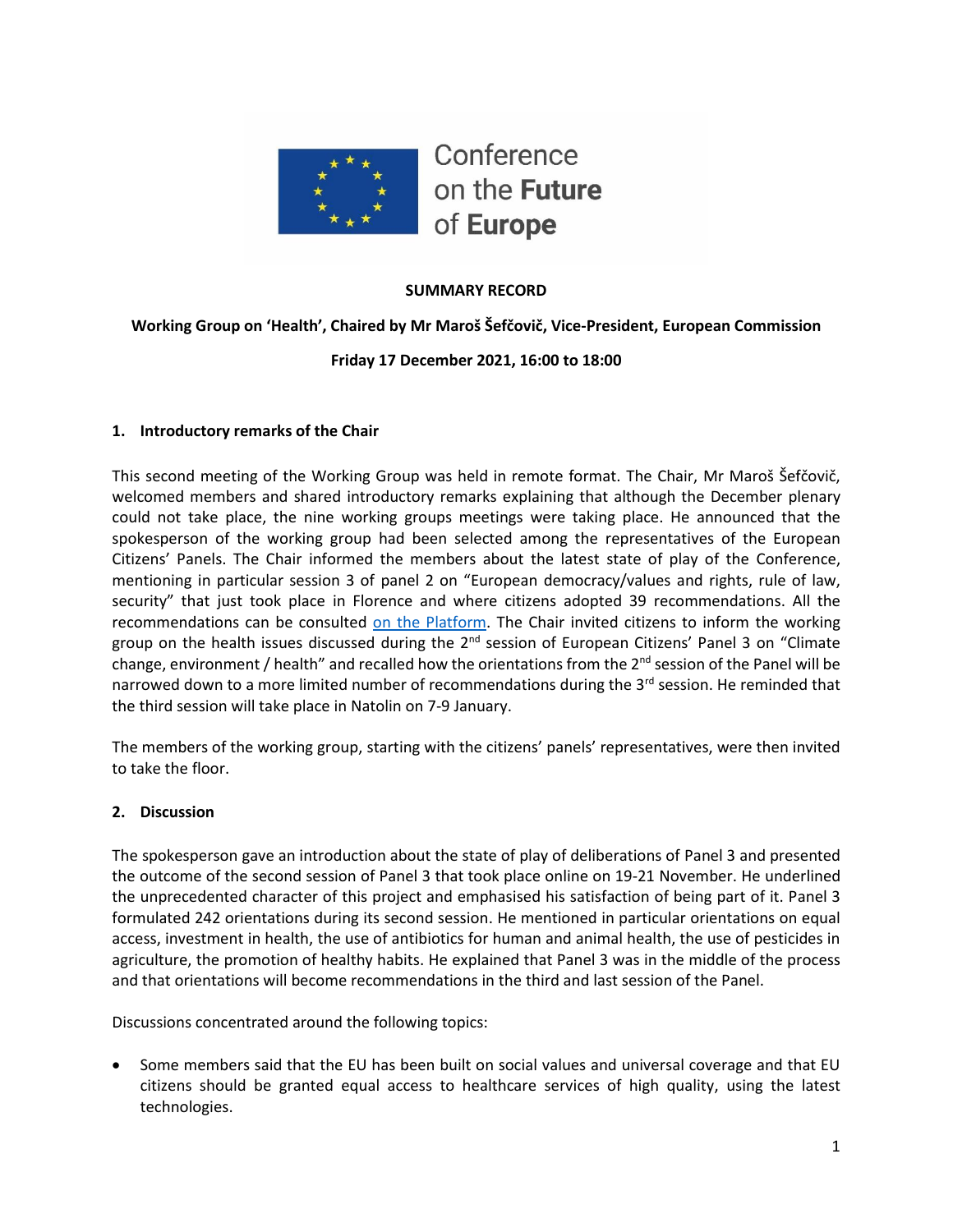- Some speakers underlined the importance to strengthen Member States' cooperation. A member stressed the need to respect Member states' diversity and said that current Treaty provisions should be fully exploited first before proposing Treaty changes. Another speaker added that we should speak about coordination of healthcare systems and not about the integration of EU health care systems in order to take into account the subsidiarity principle. Some others called to strengthen EU competences and investment in health.
- Some speakers considered that Member states should strengthen their cooperation, building on the European Reference Networks (ERNs) in order to exchange knowledge and expertise. Member states should also invest in common infrastructure for highly specialised healthcare and develop a joint approach on research instruments.
- Other members stressed that the COVID-19 pandemic had shown the need to improve cooperation, to increase the resilience of healthcare systems, to increase production capacity in the EU and to reduce our dependencies on supply chains. The importance of strategic stockpiling and of crossborder coordination, notably between hospitals, was also mentioned. It was also underlined that regional and local authorities should be involved in the management of health crises such as the COVID-19 pandemic.
- A member underlined that people with disabilities face additional barriers when exercising their right to health, notably barriers to healthcare, medicinal products and medical devices, but also structural discrimination. Disabilities should not be seen from the medical perspective only but also from the human rights perspective as foreseen in the UN Convention on the Rights of Persons with Disabilities (art.25 on health) ratified by the EU. The member added that very few Member states have legislation against discrimination against disabilities on the ground of health and that the anti-discrimination directive was blocked within the Council. Another member underlined the role social economy enterprises can play for the integration of disadvantaged people.
- The interdependence between health and healthy food production and between health and the environment was raised, especially the strong connection regarding food production and availability of food nucleus products that is complex and deserves further discussion.
- Others indicated that digitalisation, artificial intelligence and robotics are also very important in healthcare systems. The EU could provide the backbone for digital infrastructure, which is required for critical research investments and for cross-border cooperation in digital transformation and innovative solutions. In the context of the "Horizon Europe" programme, efforts should focus on telemedicine and innovative research, application of new technologies such as augmented reality, robotics, medical imaging and other digital solutions.
- Some speakers said that several strands of Panel 3 deserved specific attention, i.e. promotion of healthy lifestyles, prevention of diseases and equal access to health for all. These strands have also an important economic and social impact in the EU with respect to demographics. Coordinating innovation in health research should be a priority considering the demographic ageing in the EU. Some indicated that demographic policies should become a horizontal priority for all European policies.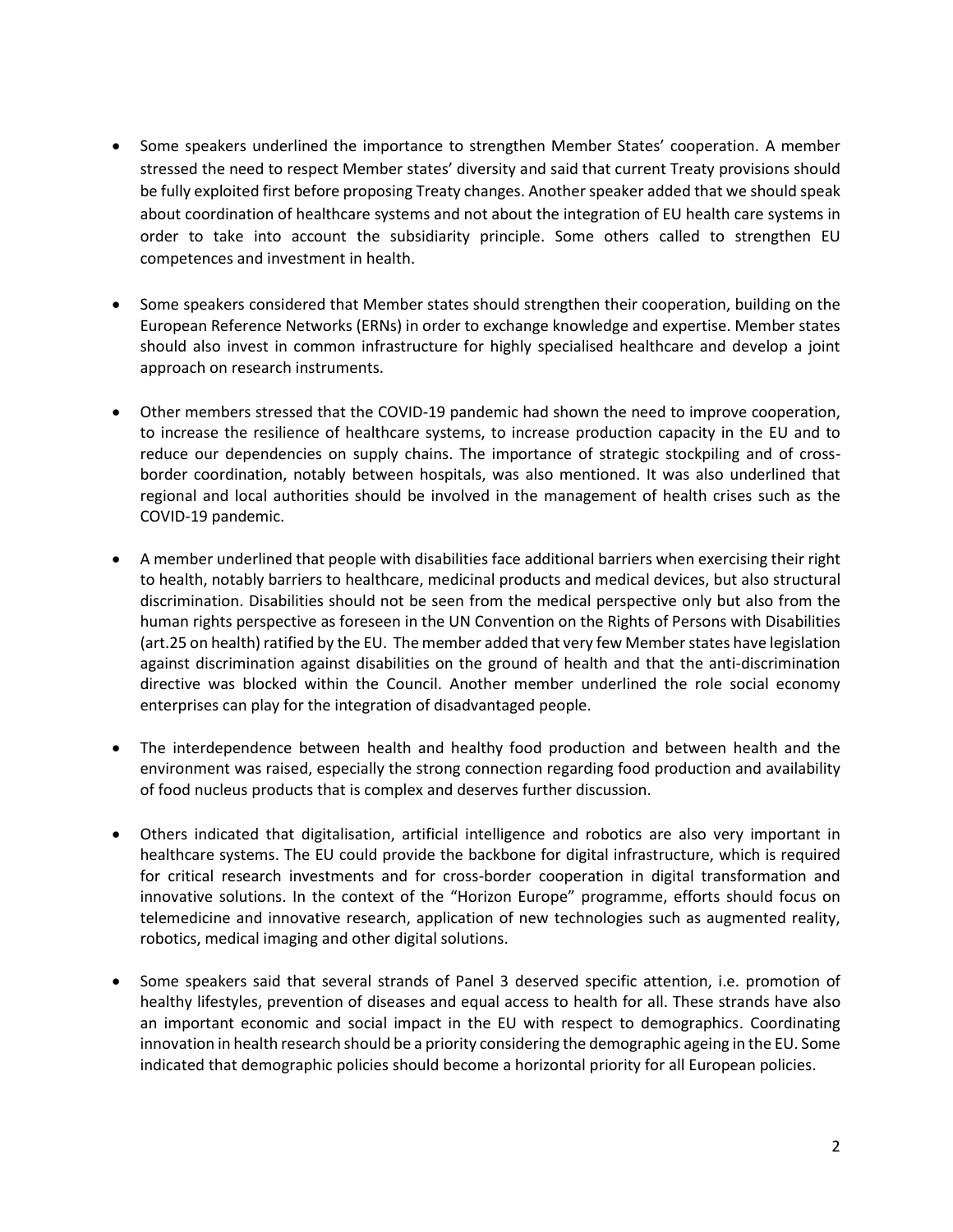- Some others called for a better platform for sharing information about health and for joint information campaigns to encourage vaccination and fight against disinformation.
- A member referred to the EP Special Committee on Beating Cancer. Its recommendations call for stronger EU action against cancer and will be voted at the EP plenary in January.
- In the context of shortages of medicines, a speaker suggested that the EU should set up a European institute to manufacture off-patent drugs and supply hospitals in Europe in order to ensure access for all to medicines. The same speaker said that the EU should intervene on the price of medicines, taking into account public research investments.
- Some members asked to further structure the Working Group discussions and asked how to discuss the proposals from the civil society. The Chair advised to circulate written contributions via the multilingual digital platform and to present them orally at the working group meetings.

## **3. Concluding remarks of the Chair**

Concluding the meeting, the Chair thanked all members for their contributions and summarised the interventions and suggestions made. He explained the process that will lead to the adoption of recommendations in session 3 of Panel 3 in Natolin on 7-9 January. He added that the Panel's recommendations will be discussed at the next Working Group meeting at the Conference plenary on 21 January.

\_\_\_\_\_\_\_\_\_\_\_\_\_\_\_\_\_\_\_\_\_\_\_\_\_\_\_\_\_\_\_\_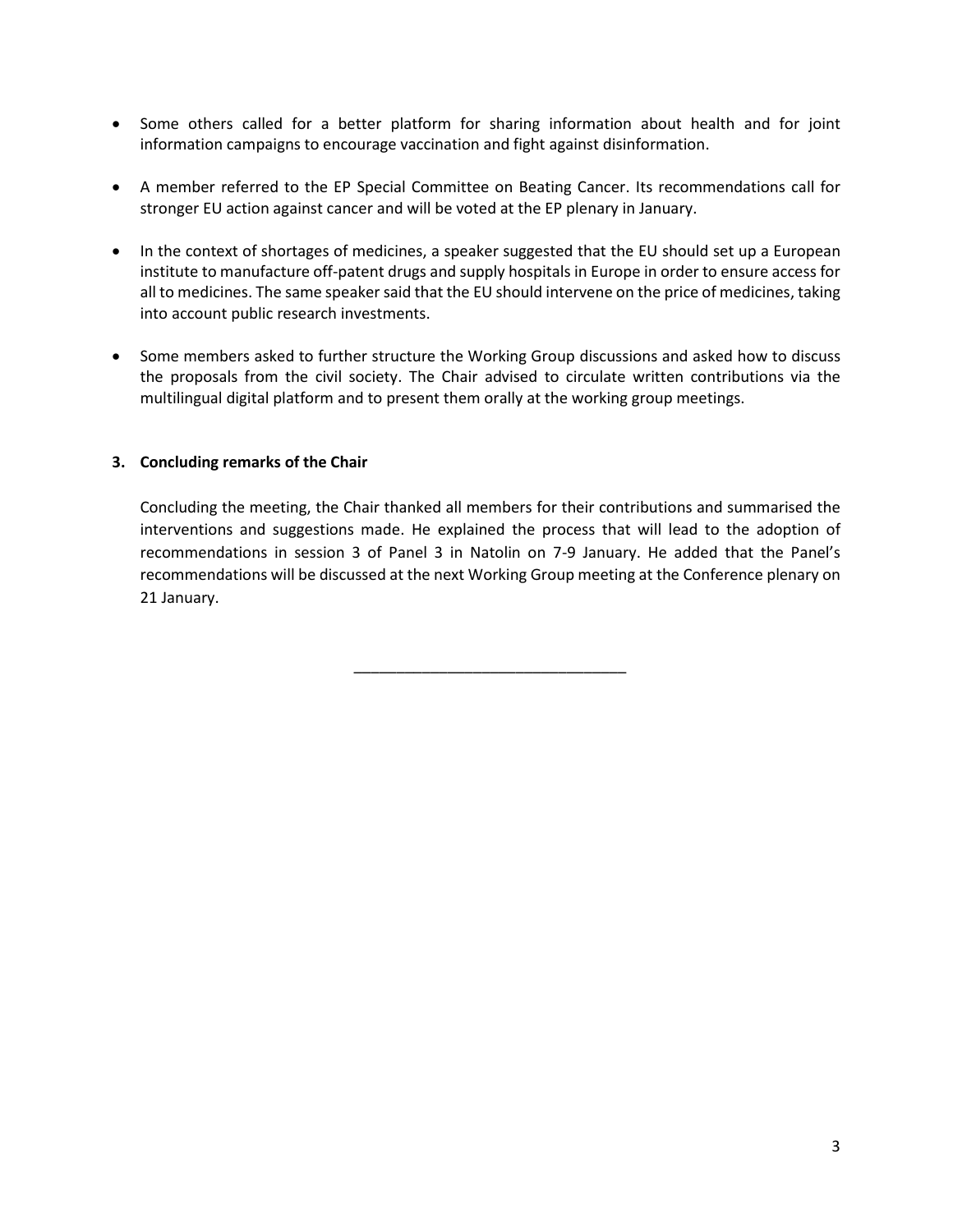# **ANNEX: List of members of the Working Group on Health**

# **CoFE Plenary Working Group on Health (48)**

# Chair: Maroš ŠEFČOVIČ (European Commission)

| <b>Title</b> | <b>First name</b> | <b>Last name</b>                              | <b>Component</b>                              |
|--------------|-------------------|-----------------------------------------------|-----------------------------------------------|
|              |                   |                                               |                                               |
| Mr           | Pascal            | ARIMONT                                       | <b>European Parliament</b>                    |
| Mr           | Andrei            | <b>BACIU</b>                                  | Council                                       |
| Ms           | Alina             | BÂRGĂOANU                                     | National citizens panels/events               |
| Ms           | Katerina          | <b>BAT'HOVÁ</b>                               | Council                                       |
| Ms           | Linette Eleni     | <b>BLANKENSTEINER</b>                         | European citizens panels                      |
| Ms           | Claudette         | <b>BUTTIGIEG</b>                              | <b>National Parliaments</b>                   |
| Ms           | Anda              | ČAKŠA                                         | <b>National Parliaments</b>                   |
| Ms           | Susanna           | <b>CECCARDI</b>                               | <b>European Parliament</b>                    |
| Mr           | Roberto           | <b>CIAMBETTI</b>                              | Committee of the Regions                      |
| Mr           | Alain             | <b>COHEUR</b>                                 | <b>European Economic and Social Committee</b> |
| Ms           | Nathalie          | COLIN-OESTERLÉ                                | <b>European Parliament</b>                    |
| Ms           | Margarita         | DE LA PISA CARRIÓN                            | European Parliament                           |
| Ms           | Isabel            | DÍAZ AYUSO                                    | Committee of the Regions                      |
| Ms           | Katarzyna         | DRĄŻEK- LASKOWSKA                             | Council                                       |
| Ms           | Ines              | <b>GASMI</b>                                  | European citizens panels                      |
| Ms           | Camille           | <b>GIRARD</b>                                 | European citizens panels                      |
| Mr           | Ilenia Carmela    | <b>GRECO</b>                                  | European citizens panels                      |
| Mr           | Sebastián         | <b>GUILLEN</b>                                | European citizens panels                      |
| Ms           | Kinga             | JOÓ                                           | National citizens panels/events               |
| Ms           | Olga              | KALAKOUTA                                     | Council                                       |
| Ms           | <b>Boudraa</b>    | <b>MAGHNIA</b><br><b>LINDA</b><br>(MOUSTAKIM) | European citizens panels                      |
| Ms           | Radka             | MAXOVÁ                                        | <b>European Parliament</b>                    |
| Ms           | Rūta              | MILIŪTĖ                                       | <b>National Parliaments</b>                   |
| Mr           | Alin Cristian     | MITUȚA                                        | European Parliament                           |
| Ms           | <b>Dolors</b>     | <b>MONTSERRAT</b>                             | <b>European Parliament</b>                    |
| Mr           | <b>Nicolas</b>    | <b>MORAVEK</b>                                | European citizens panels                      |
| Mr           | Renaud            | <b>MUSELIER</b>                               | Local/Regional representative                 |
| Ms           | Ria               | <b>OOMEN-RUIJTEN</b>                          | <b>National Parliaments</b>                   |
| Mr           | Dimitrios         | PAPADIMOULIS                                  | European Parliament                           |
| Ms           | Troels de Leon    | <b>PETERSEN</b>                               | European citizens panels                      |
| Mr           | Mark              | PLEŠKO                                        | National citizens panels/events               |
| Mr           | Jean-François     | <b>RAPIN</b>                                  | <b>National Parliaments</b>                   |
| Mr           | Ivo               | <b>RASO</b>                                   | European citizens panels                      |